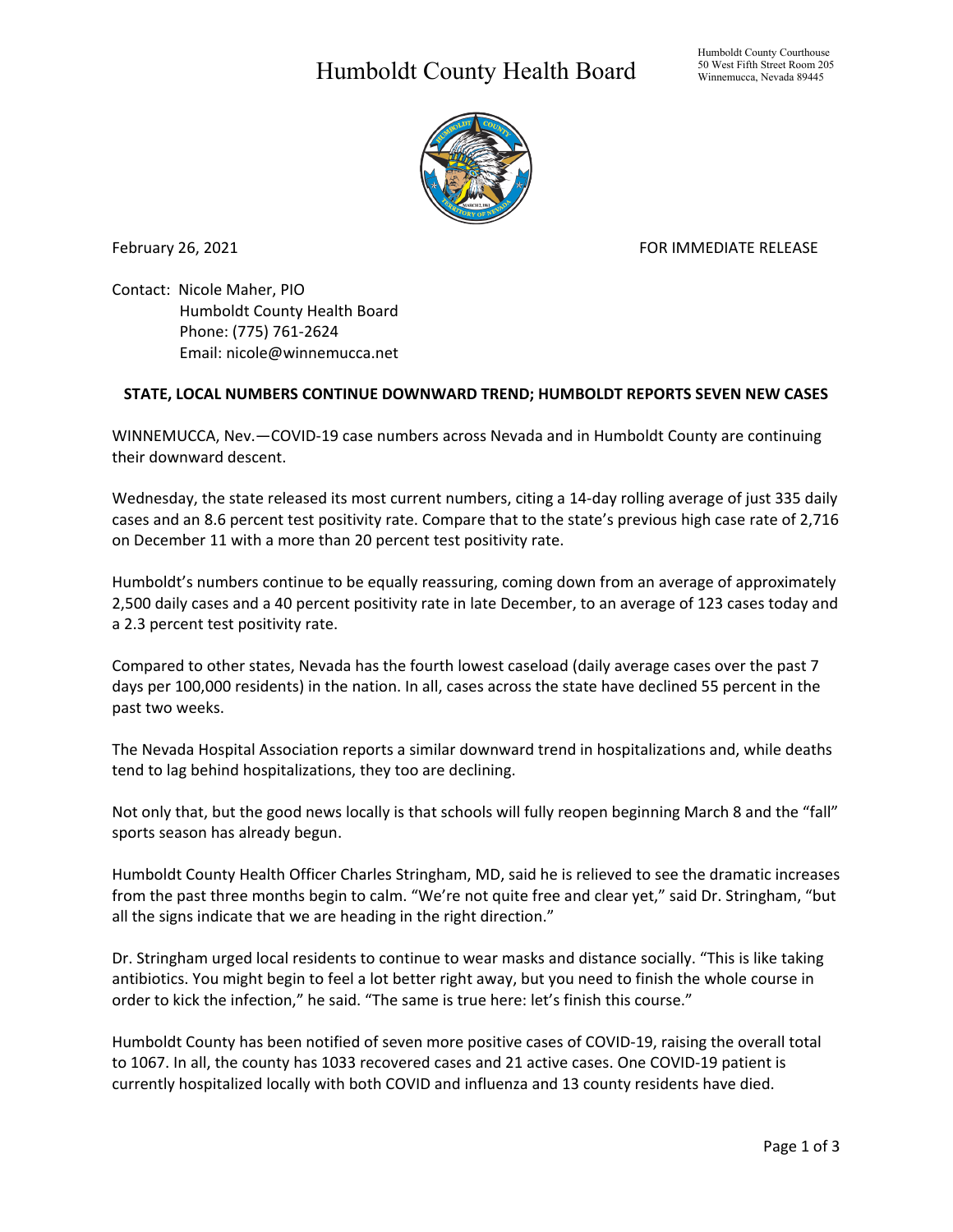Pamela Johnson DNP, MSN-APRN, FNP-BC, with the Fort McDermitt Wellness Center, is reporting 210 total cases, 207 recovered cases, three active cases and one death. The center has completed 3,150 tests. Fort McDermitt has chosen to report separately from Humboldt County.

Based on available information, close contacts of the newest Humboldt County cases are being notified and are following self-isolation procedures to prevent community spread of the virus.

| Case # | <b>Gender</b> | <b>Age Range</b> | <b>Contact</b>            | <b>Status</b>  |
|--------|---------------|------------------|---------------------------|----------------|
| 1067   | Man           | 40s              | Investigation in progress | Self-isolating |
| 1066   | Woman         | 30s              | Investigation in progress | Self-isolating |
| 1065   | Woman         | 30 <sub>s</sub>  | Investigation in progress | Self-isolating |
| 1064   | Male          | Child            | Investigation in progress | Self-isolating |
| 1063   | Female        | Child            | Investigation in progress | Self-isolating |
| 1062   | Male          | Child            | Investigation in progress | Self-isolating |
| 1061   | Man           | 30s              | Investigation in progress | Self-isolating |

Brief summary information of Humboldt County's latest cases follows:

To prevent the spread of COVID-19 in Humboldt County:

- Wear a mask around anyone not of the same household.
- Maintain 6 feet of distance from non-household members at all times.
- Wash hands often with soap and water for at least 20 seconds. If soap and water are not available, use an alcohol-based hand sanitizer.
- Self-isolate following a known exposure, or while waiting for COVID-19 results.
- Stay informed. The COVID-19 situation is changing frequently. Up-to-date information is available on the Centers for Disease Control and Prevention (CDC) [website.](http://www.cdc.gov/coronavirus/2019-ncov/index.html)

COVID-19 testing locations in Humboldt County include:

- **Humboldt General Hospital Screening Clinic** Offers drive-thru screening for asymptomatic persons from 8 a.m. to 5 p.m. Monday through Friday (closed from noon to 1 p.m. for lunch), and byappointment screening with a provider for symptomatic persons from 8 a.m. to 8 p.m. Monday through Wednesday (closed from noon to 1 p.m. for lunch; call 775-623-5222, ext. 1379 to schedule an appointment). Located at 51 E. Haskell Street, across from Humboldt General Hospital.
- **Golden Valley Medical Center** Private clinic serving Nevada Gold Mines offers screening for asymptomatic and symptomatic persons. Call (775) 625-4653 for an appointment.
- **Ridley's Pharmacy** Offers in-vehicle, self-administered asymptomatic and symptomatic testing. Go [here](https://www.doineedacovid19test.com/Winnemucca_NV_1098.html) and follow the prompts to schedule an appointment.
- **HGH Emergency Department**  Those who experience severe COVID-like symptoms should go directly to the HGH Emergency Department, which is open 24 hours a day, or call 9-1-1 for emergency assistance.

Local COVID-19 information is available in Spanish [@CovidEspanol.](https://www.facebook.com/CovidEspanol) Humboldt County COVID-19 updates and information are available in English at [@HumboldtCountyNV,](https://www.facebook.com/humboldtcountynv) at [www.hcnv.us](http://www.hcnv.us/) and at The Humboldt [County Report.](https://spark.adobe.com/page/llU1h2xbgNKeR/)